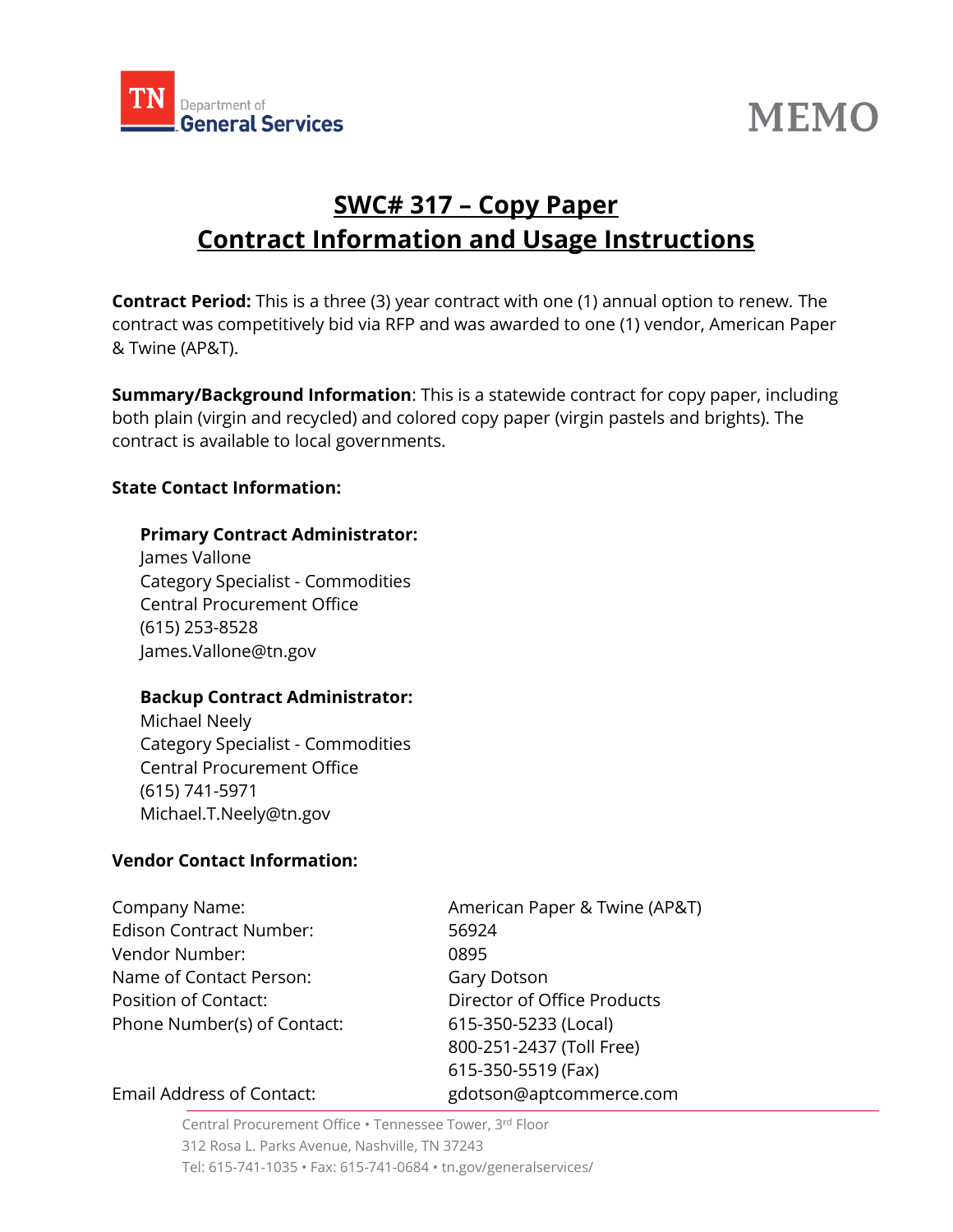Mailing Address of Contact: 7400 Cockrill Bend Blvd

Nashville, TN 37209 Website: when the shopapt.com

#### **State Agency Usage Instructions:**

- 1. Please consult the contract, TNSmartshop, or the punch-out catalog within Edison to determine what to order.
- 2. Follow your normal requisition/purchase order process to complete the order.

#### **Local Government Entity Instructions:**

- 1. Local Governments and other eligible entities are encouraged to use this contract.
- 2. Local entities should contact Gary Dotson, as provided in the vendor contact information above, with respect to how they would like to conduct business transactions. You can email him at gdotson@aptcommerce.com.
- 3. The State requires AP&T to report all sales to Local Government entities making use of the State contract.

#### **Access to Contract Documents Online:**

- 1. Click on the link below to go to the Supplier Portal homepage: [https://sso.edison.tn.gov/psp/paprd/SUPPLIER/SUPP/h/?tab=PAPP\\_GUEST](https://sso.edison.tn.gov/psp/paprd/SUPPLIER/SUPP/h/?tab=PAPP_GUEST)
- 2. Click on the "Statewide Contract (SWC) Search" link at the top of the page under "Statewide Contract Information".
- 3. Scroll down the list of contracts and locate "Copy Paper". Click on the picture of a folder under the "Details" column.
- 4. You will get a rectangular box and one of the columns (to the right) will say "Contract Documents", and below will be a picture of a file folder, click on it and you will get a new box with multiple contract documents shown. Click on the picture of the document to view the attachment.

#### **Requisition and Purchase Order Generation:**

For information on how to create a requisition and/or purchase order please reference our CPO Job Aids on the following page:

[https://www.teamtn.gov/content/dam/teamtn/cpo/documents/learning-and-development/cpo-job-](https://www.teamtn.gov/content/dam/teamtn/cpo/documents/learning-and-development/cpo-job-aid/Doc%20Type%20Job%20Aid.pdf)